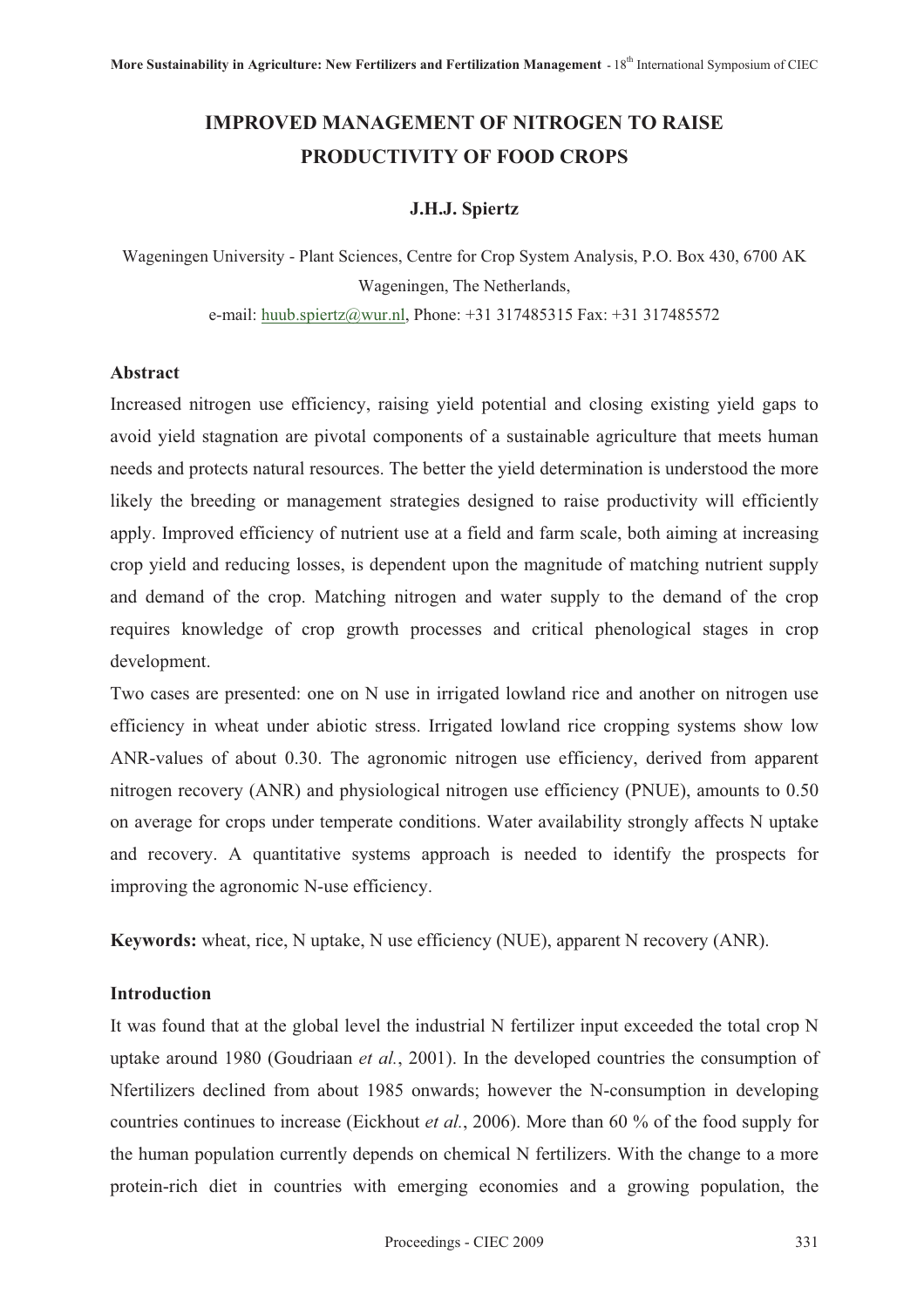dependence on N-fertilizers will increase strongly. Sylvester-Bradley & Kindred (2009) reported that yields of winter wheat in England increased strongly, but NUE only slightly from 20 to 24 kg DM. kg<sup>-1</sup> N over the last three decades. They concluded that NUE improved more through better resource capture than physiological conversion. Thus, improvements were more depending on agronomic measures than breeding.

A comprehensive overview of opportunities to improve fertilizer N management is presented by Zebarth *et al.* (2009). They listed several research areas providing opportunities to improve fertilizer N use in cropping systems, such as: breeding for improved NUE in association with heat and drought tolerance, development of gene expression profiling to identify crop N stress, practical soil N mineralization tests, development of decision support systems and refinement of the decision-making process for variable rate fertilizer N application, use of controlledrelease fertilizer N, capturing and recycling nutrients from drainage water. Successfully addressing the complex problem of the low agronomic NUE requires a more integrated approach than is currently used in most on-going monodisciplinary and sometimes scattered research activities (Neeteson *et al.*, 2002). Various stakeholders should be involved in this development process: researchers, farmers, consumers, policymakers, etc.

An integrated and interactive approach will be the most cost-effective approach for improving resource-use efficiency and profitability of sustainable agricultural systems (Spiertz, 2009).

Increased N use efficiency, raising the yield potential and closing existing yield gaps to avoid yield stagnation are pivotal components of a sustainable agriculture that meets human needs and protects natural resources (Cassman *et al.*, 2003).

### Crop growth and nitrogen utilization in wheat

Strategic research on growth, development and yield formation of cereals has contributed to research-based crop management with a time- and dose-specific approach for crop protection and N fertilization, which increases both yield and yield stability in Northwest Europe (Stockdale *et al.*, 1997). Combining the genetic potential of modern cultivars with best practices in N management and pest and disease control almost doubled the yield of winter wheat in the better endowed regions of Northwestern Europe in a time-span of 30 years. In the Netherlands, average wheat yields increased from 4,820 to 8,200 kg ha-1 (Spiertz, 2004). The progress in raising yields has even been more successful in winter wheat compared to spring wheat and barley. Commercial grain yields (ca. 15% moisture) of winter wheat in regions with long days and a mild climate, e.g. Northern Germany and Scotland, currently average about 9,000 kg ha<sup>-1</sup> with top yields up to 11,000 kg ha<sup>-1</sup> under conditions with optimal fertilization and chemical control of pests and diseases.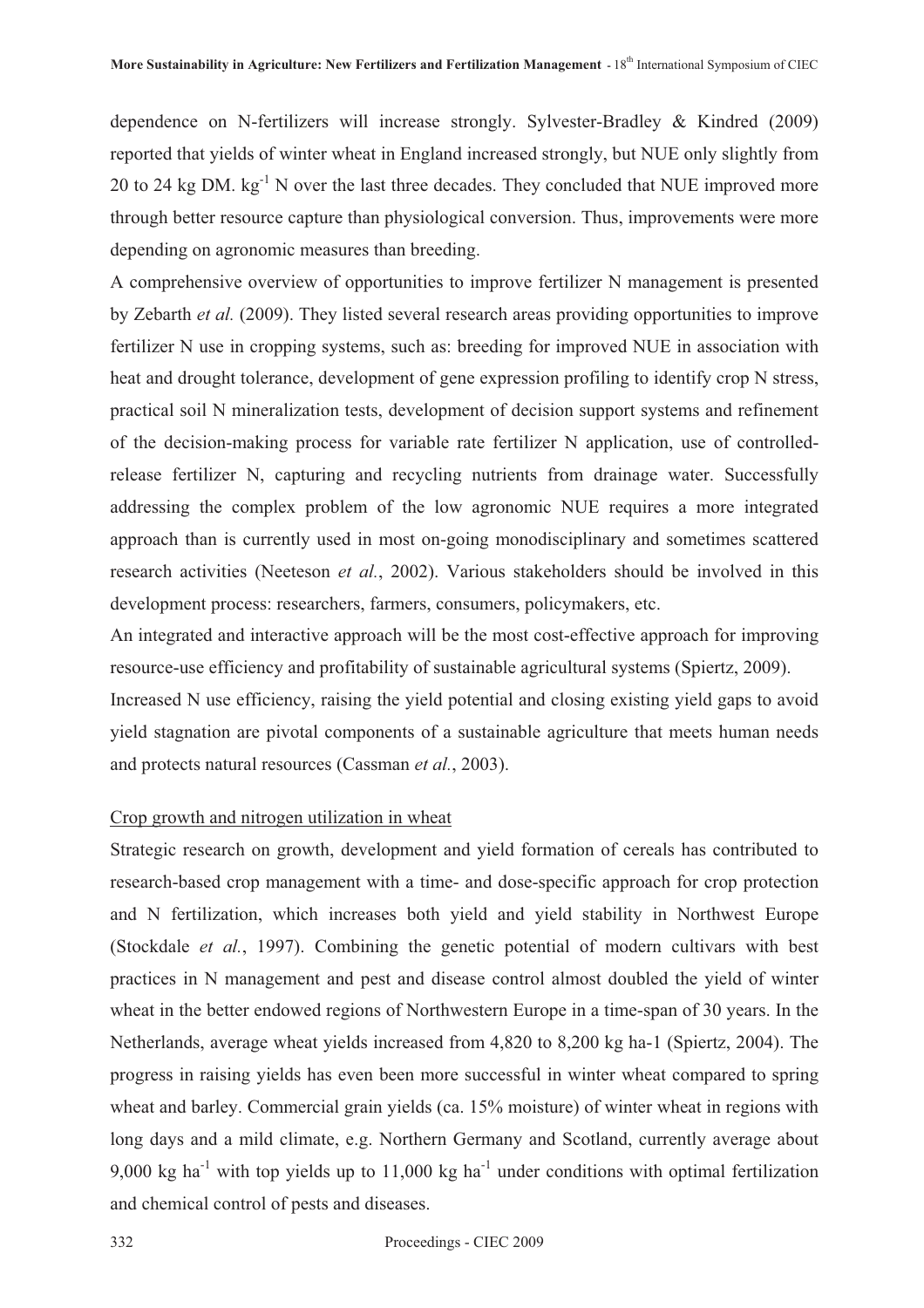Given the change in market demands, N management should become more directed to quality traits. A shift to split-dressing with an additional late N application around flowering has proven to increase the protein content of the grain in both rainfed (Ellen and Spiertz, 1980) and irrigated wheat (Wuest and Cassman, 1992). Decision support systems based on the N status of the leaves may be an option to improve the synchrony between N supply and crop demand. Wang *et al.* (2004) reported a good relationship between plant pigment ratio (R550 -  $R450/(R550 + R450)$  measured at anthesis and grain protein content in winter wheat. This ratio is obtained from the reflectance's (R) measured at wavelengths of 450 and 550 nm.

# Nitrogen utilization in aerobic and flooded rice production

In quantifying N response and NUE in *rice-wheat* (RW) cropping systems Jing *et al.* (2009) found lower apparent N recoveries (ANR) in wheat (0.27-0.34) than in rice (0.32-0.49). Lower ANRs may have been caused by higher N losses by denitrification and ammonia volatilization due to the change from anaerobic to aerobic soil conditions in RW systems. Aiming at saving water and N use, the *aerobic rice* concept was developed to produce high-yielding rice grown in non-puddled soils just like upland crops. Bouman *et al.* (2005) reported that the highest yields under aerobic conditions were realized with an improved upland cultivar  $(5.7 \text{ tha}^{-1})$  and a lowland hybrid rice cultivar  $(6.0 \text{ t ha}^{-1})$ . Total water input (irrigation and rainfall) was 1,240-1880 mm per season in flooded fields and 790-1,430 mm in aerobic fields. However, the consequences of transforming a flooded soils into an aerobic soil for N-use on the long term are still poorly understood. In flooded rice with saturated soils, ammonium is the dominant form of available N. Since nitrate is barely present in flooded rice soils, very little nitrate-N is leached to the groundwater. The intermittent application of irrigation water will create soil moisture conditions close to saturation during short spells. These alternating wet-dry soil conditions may stimulate denitrification/nitrification processes, resulting in gaseous losses of N through  $N_2$  and  $N_2O$ . In addition, nitrate is prone to leaching. The differences in soil N dynamics and magnitude and pathway of N losses between flooded and aerobic systems may result in different fertilizer-N recoveries. Thus, water availability strongly affects N-uptake and Nrecovery (Belder *et al.*, 2005). Agronomically, farmers should aim at the minimum input of each production resource required to allow maximum utilisation of all other resources (de Wit, 1992).

### A system approach in nutrient management

In N management, the goal is to make predictions of crop N demand based on the expected growth and yield while taking into account the soil N reserves and net N-mineralization during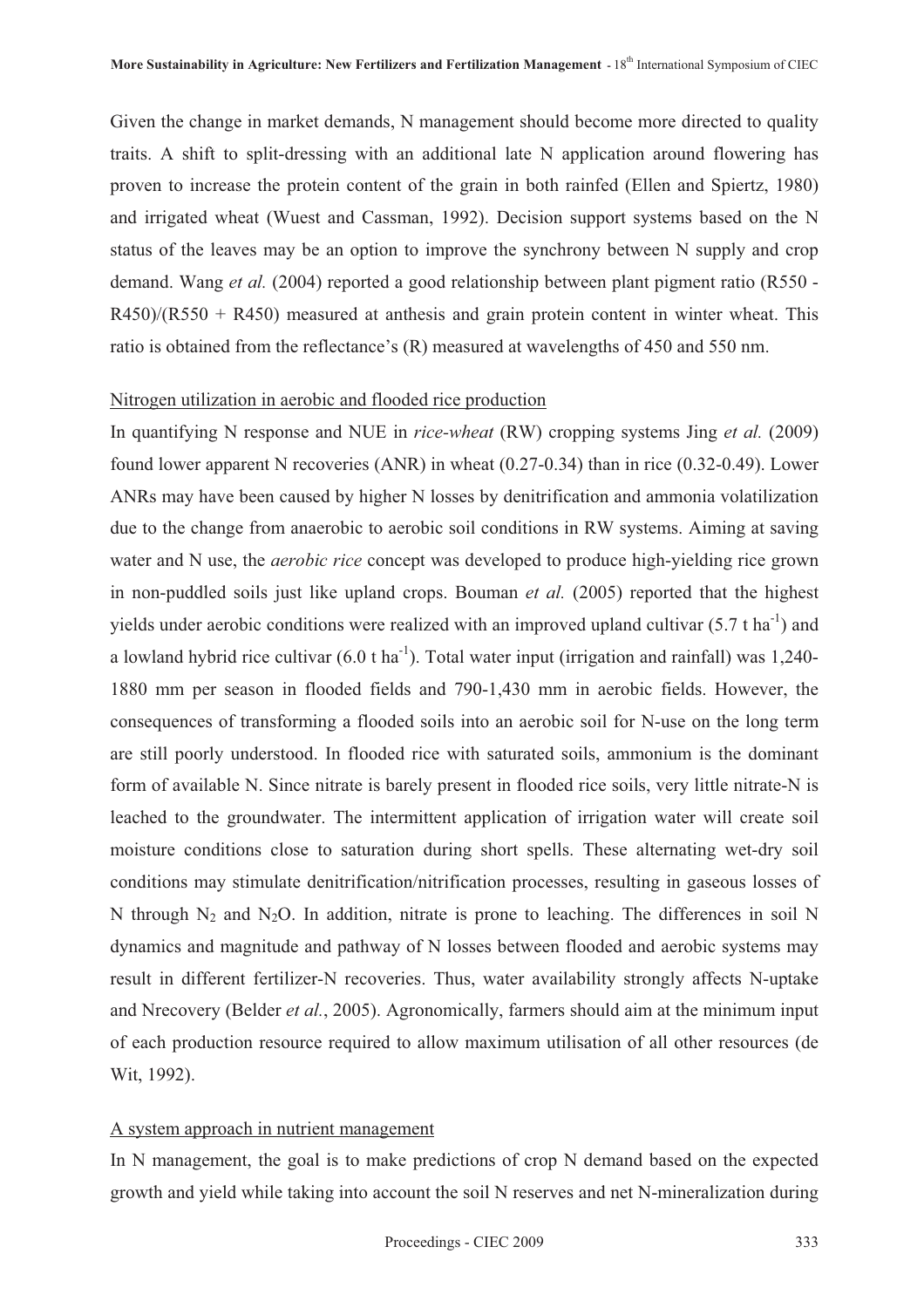the growing season. However, there are many uncertainties in predicting the yield and mineralization due to weather extremes and the incidence of pests and diseases. In reality, the N-demand of a crop can be explored by measuring on site the dynamics in soil N availability and N-concentrations in the leaves. A more advanced method is using validated crop growth models and actual weather records to support Decision Support Systems. Crop diagnostics, like a leaf colour chart or imaging methods, can be used to increase the specific nature of recommendations during the growing season. The progress made by site-specific nutrient management (SSNM) in irrigated rice is relatively small compared to split-dressings of N taking into account crop N demand (Wang *et al.*, 2001). A greater use of SSNM in dynamic optimization of N management would be possible when phenology of the crop is taken into account.

Mathematical modeling has begun to integrate our understanding of the soil-plant N cycle and the soil, plant, environmental factors that govern it. Various models of crop growth, the soil N cycle and plant - soil models have been developed. Good examples are ORYZA2000 (Bouman *et al.*, 2001) and APSIM-Nwheat (Asseng *et al.*, 2000). However the complexity of the cycle and the large number of interactive factors that control it implies that the models do not closely approach reality.

Environmental concerns are focused on N losses from soils that may pollute the environment. Leaching is the major route by which nitrate enters the ground and surface waters, while nitrification-denitrification results in significant sources of  $N<sub>2</sub>O$ , an important greenhouse gas. In irrigated rice-based cropping systems, N-losses from nitrate leaching are very low; however, large N losses occur from volatilization of ammonium sources. Improved efficiency of N-use at the field and farm scale to increase crop yield and quality and reduce N losses depends on dynamic optimization to match supply of N and the N requirements of the crop at a field scale. This optimization requires measurement and prediction of soil N supply, crop uptake and their variability (Cassman *et al.*, 2002).

Differences between fields are in part due to historical differences in management. But the major cause of varying fertilizer use efficiency, particularly for N, is that the supply of nutrients from soil reserves and fertilizers is not well synchronized with the demands of the crops (Raun *et al.*, 2002). This mismatch will be greater when crops depend mainly on organic N-sources because the mineralization rate is governed by temperature and soil moisture and may not be closely matched to crop demand.